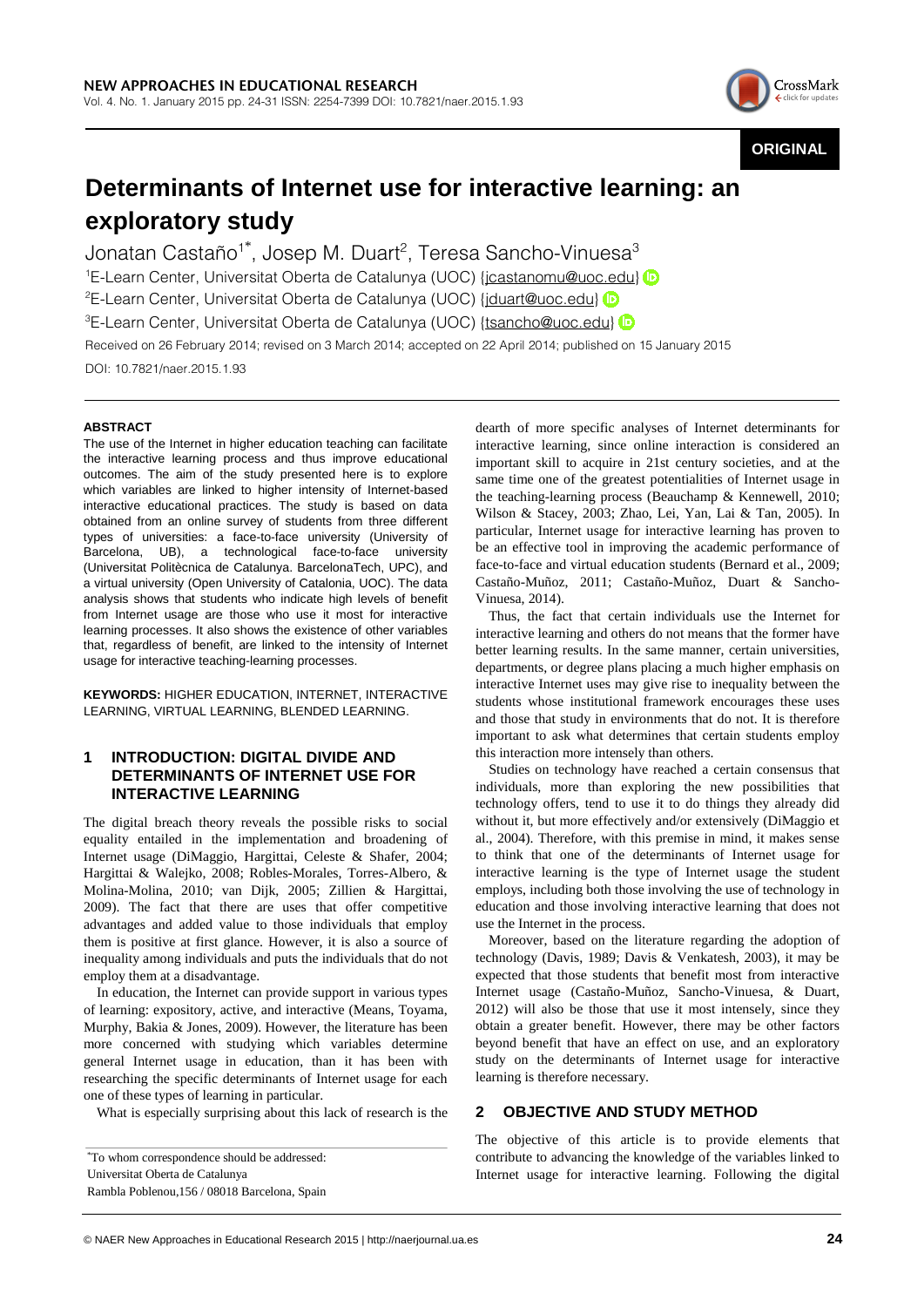breach line of research, which links the variables of the individuals and their surroundings to Internet uses, we aim to answer the following question: Which individual variables, academic environments, and non-academic Internet uses are linked to higher intensity of Internet-based interactive educational practices?

Providing an answer to these questions is useful in finding out which students are taking most advantage of the Internet in education, and thus also in finding out which students are missing educational opportunities in this information society.

#### **2.1 Participants and data collection procedure**

In order to answer the question being researched, the study has focused on the analysis of students from three universities of differing characteristics: the University of Barcelona (UB) as a general university, the Universitat Politècnica de Catalunya (UPC) as a technical university, and Open University of Catalonia (UOC) as a distance-learning university. Each of the universities analyzed has a different student profile, thus making the sample more varied.

Data collection was carried out by means of an *online survey questionnaire sent to the university's institutional email.* Thus, the sample analyzed is a self-selected sample of students that largely excludes students that do not use the Internet or that have discontinued their studies (and therefore do not use the university's email). A total of 17,090 individuals responded from the three universities.

## **2.2 Variables and analytical model**

In order to find out which variables are linked to Internet usage for interactive learning, three multiple linear regression models were carried out, one for the face-to-face universities, one for the virtual, and one for the combination of all three. This will allow us to observe whether there are differences according to study program.

The independent variable of the proposed models is the degree of Internet usage for interactive learning undertaken by active students and Internet users at the universities studied. In order to construct an indicator of the degree of online interaction to measure online interaction, we used a battery of dichotomous questions asking about Internet usage for communication with professors, communication with classmates, participation in online discussions, and Internet use as a tool for co-operative work. The result is a variable with a minimum of zero uses and a maximum of four.

In the models presented, the intensity of Internet usage for interactive learning thus measured is posited as a function of a vector of the students' socio-demographic characteristics, a vector of variables involving the student's position in the digital breach and his/her relation to technology, including his/her purposes for use, a vector of characteristics of the studies currently underway, and a vector of variables that, together with the socio-demographic ones, help control the possible bias stemming from not having a direct measurement of the time available to continue his/her studies. The model may be specified in the following way.

$$
UII_i = \Sigma b_j X_{ij} + \Sigma d_m B D_{im} + \Sigma c_k Est_{ik} + \Sigma T_{in} + \epsilon
$$

Where:

 $UII_i$ = The number of interactive uses that the student employs. (From 0 to 4)

 $X_{ii}$ = a j vector of the students' characteristics: Age, gender (male/female). Two classical variables in the study of determinants of Internet uses.

 $BD<sub>im</sub>$  a vector of variables involving the dimensions of the digital breach, and that the literature clearly marks as linked to the usage employed. This category includes Internet usage in education for information searches.

- 1 dummy variable separating the students that are better situated in the classical digital breach from those that are poorly situated, without taking into account the purposes of use. This variable is called *Digital leaders* and it is the product of the previously presented cluster analysis.
- A series of variables involving Internet uses for non-academic purposes.
- For academic uses, the Internet usage variable was used for individual information searches in learning, considering it as continuous, since it has more than 5 categories.

 $Est_{ik}=$  a set of fictitious or dummy variables referring to the type of studies the student is undertaking, and his/her position in them:

- 3 dummy variables differentiating the student's study program: 100% virtual, 100% face-to-face, or a hybrid. The hybrid category is considered to contain all students from the face-to-face program that have followed some course with *online* content, although not necessarily all of them. It will therefore only be included in the regressions containing students from the face-to-face program.
- 10 dummy variables differentiating the department corresponding the student's degree plan: Psychology and education, Computer engineering, Other engineering and architecture, Humanities, Documentation and information, Economy and company, Law and political sciences, Health sciences, Exact and natural sciences, and Other social sciences.
- 3 dummy variables distinguishing the type of degree plan the student is pursuing: diploma of higher education, Bachelor's or Engineer's degree or second-term.
- 1 continuous variable measuring the experience as students, and how close he/she is to completing his/her studies: Accumulated credits earned up to the studied course.

 $T_{in}$  = A vector of variables used as *proxies*, together with socio-demographic variables, to avoid possible biases as a result of not observing directly, and the time dedicated to each course: Enrolled credits during the course and student's work status.

ε = error term

The variables presented in the model have the function of providing a general panorama of determinants of Internet usage for interactive learning, but also of controlling the possible biases in the estimates of the connection between this use of the variables that we want to study more in-depth, and those with a benefit-based hypothesis.

It should be noted that the university variable was not incorporated into the implemented models, given its high correlation with the variables above. This correlation is due to the fact that students that study 100% *online* are exclusively those studying at UOC, and to the fact that almost all of the UPC students are in the engineering department.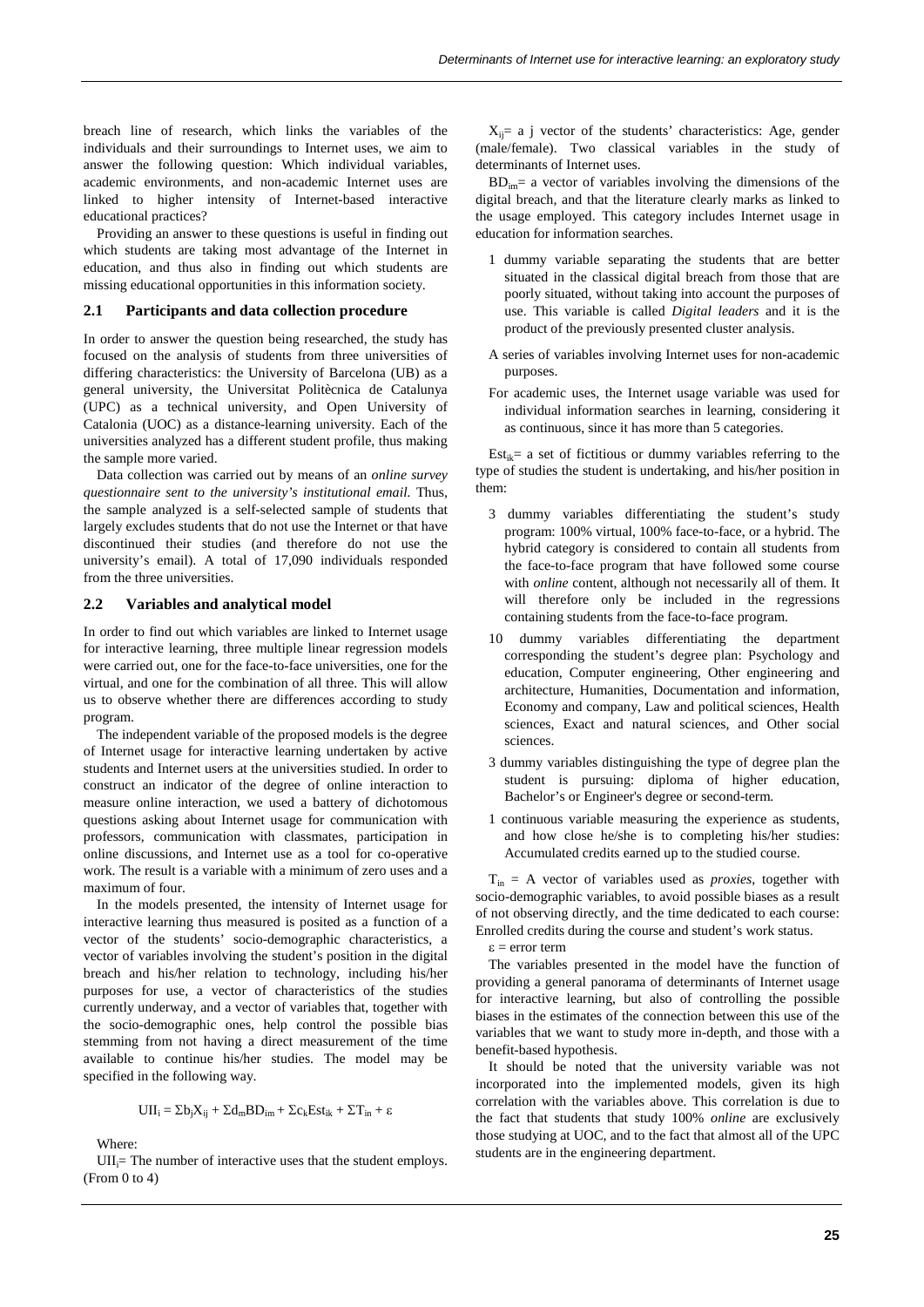Due to the nature of the data being dealt with, the individuals are grouped into multiple analytical levels (University, department, and type of study), and this may cause problems in the estimates because it violates the supposition of the individuals' independence resulting from the intra-class correlation.

In order to solve this problem in the models presented, we have opted to *vigorously calculate the standard errors,* applying a *cluster correction*. This correction uses as primary units the 49 groups resulting from the combination of the university, field of study, and type of degree plan variables (first-term, first and second-term, or second-term only).

## **3 RESULTS**

Table 1 presents the three estimated multiple linear regression models to achieve the described objective of this article. The first model is for the combination of all of the universities studied, the second for the face-to-face universities (UB and UPC), and the third for the virtual University (UOC) only. This separation will allow us to describe the general trends, as well as identify the differences between virtual and face-to-face education.

In keeping with other studies on Internet uses, our data link the youngest students to higher Internet usage, especially for communication and interaction (Premsky, 2001). The analyses performed show that older age is linked, as a quadratic function, to lower Internet usage for interactive learning. Introducing the quadratic function allows us to see that the older an individual is, the lesser the effect of age on the intensity of Internet usage for interactive learning. In the specific analysis of the virtual program, the dearth of students in the younger age groups, where age has a greater effect, causes the age variable to lose significance in explaining this Internet usage in virtual education. The model's quadratic correlation seems to indicate that, *ceteris paribus*, a culture of communication and interaction using the Internet is more widespread among the youngest students, extending also to the academic field, whereas starting at a specific age or generation there are no significant differences.

In terms of gender, the estimates show that it is a significant variable, although with little weight in terms of explaining Internet usage for interactive learning. Women are the gender that uses the Internet most for interactive learning at the virtual university, with an estimate of 0.103 uses more than men from this same university. However, this is not the case for female students at the face-to-face universities, and the model does not allow us to establish any effect of gender on the degree of Internet usage for academic interaction. Considering the average age of both universities, this fact is in keeping with certain studies that posit that the digital gender breach is being reduced among the youngest individuals (OECD, 2007) and that at these ages there are fewer differences in the uses employed among genders than there are at more advanced ages.

The proposed models allow us to identify a weak correlation between working and higher Internet usage for interactive learning. And this, even while controlling the number of enrolled credits, which is logically lower for students that work (an average of 9 fewer credits in the case of the virtual program, and of almost 8 in the program at the face-to-face universities). We observed that, taking the population as a whole, working is significantly linked to higher Internet usage for learning, at a

significance level of 90%, estimating 0.032 more points on the usage intensity scale for working students. This same trend is seen in the face-to-face universities. However, in the specific analysis of the virtual program, no statistically significant correlation is observed, given that only 3.8% of students from our sample do not work, and therefore the confidence interval is extremely broad for this group.

The work variable is linked to a lack of time for study, but it is not the only one. The student's course load may also be a *proxy* for finding out the available study time if the rest of the variables remain steady. Once again, there is a significant but not very high correlation that indicates that the heavier the student's course load, the higher the Internet usage for interactive learning.

Considering work and enrolled credits as *proxies* of the available study time, the results indicate that, *ceteris paribus*, in the case of students of face-to-face universities, having less time for study is a factor that favors higher Internet usage for interactive learning. It therefore seems that the effect of having less available study time on interactive Internet usage is less than that of the need to more effectively take advantage of time and to be able to fit in the necessary Internet-based interactive learning. This makes sense when we consider that individuals with more time may undertake their learning more conveniently, and therefore may need less help from others, whereas those with less available time need interaction in order to be at the same level.

## **4 DISCUSSION**

### **4.1 Student-technology correlation variables**

As expected within the set of individual variables, it is not only the students' socio-demographic characteristics that are linked to Internet uses for interactive learning. The student's relation to technology is also linked to this use.

The proposed models allow us to confirm the existence of a positive link between having high usage abilities (digital leaders), and higher Internet usage for interactive learning. Taking the entirety of the students analyzed, this effect is 0.1 points higher on the intensity scale. However, the results show that having high usage abilities has a different effect according to the study program in which the student is pursuing his/her degree. For example: *in the online program*, the effects of being a digital leader are not statistically significant in terms of explaining higher or lower Internet usage for collaborative learning. On the contrary, being a leader at a face-to-face university, (whether or not the program is accompanied by *online* courses) is significant. The spot estimate is approximately 0.117 more uses in the case of the face-to-face university students. These data allow us to detect a breach among students with better Internet usage abilities than the rest. However, this breach in Internet usage for interactive learning does not occur at institutions that encourage more interaction as part of their teaching methodology, at which all students use it equally.

In order to interpret these data in terms of benefit, it is important to remember that in previous studies with the same database (Castaño Muñoz et al., 2012), it has been shown that digital leaders actually receive more benefits from interaction in the *online* program, where the environment in which to untertake it is more technological (See Table 2).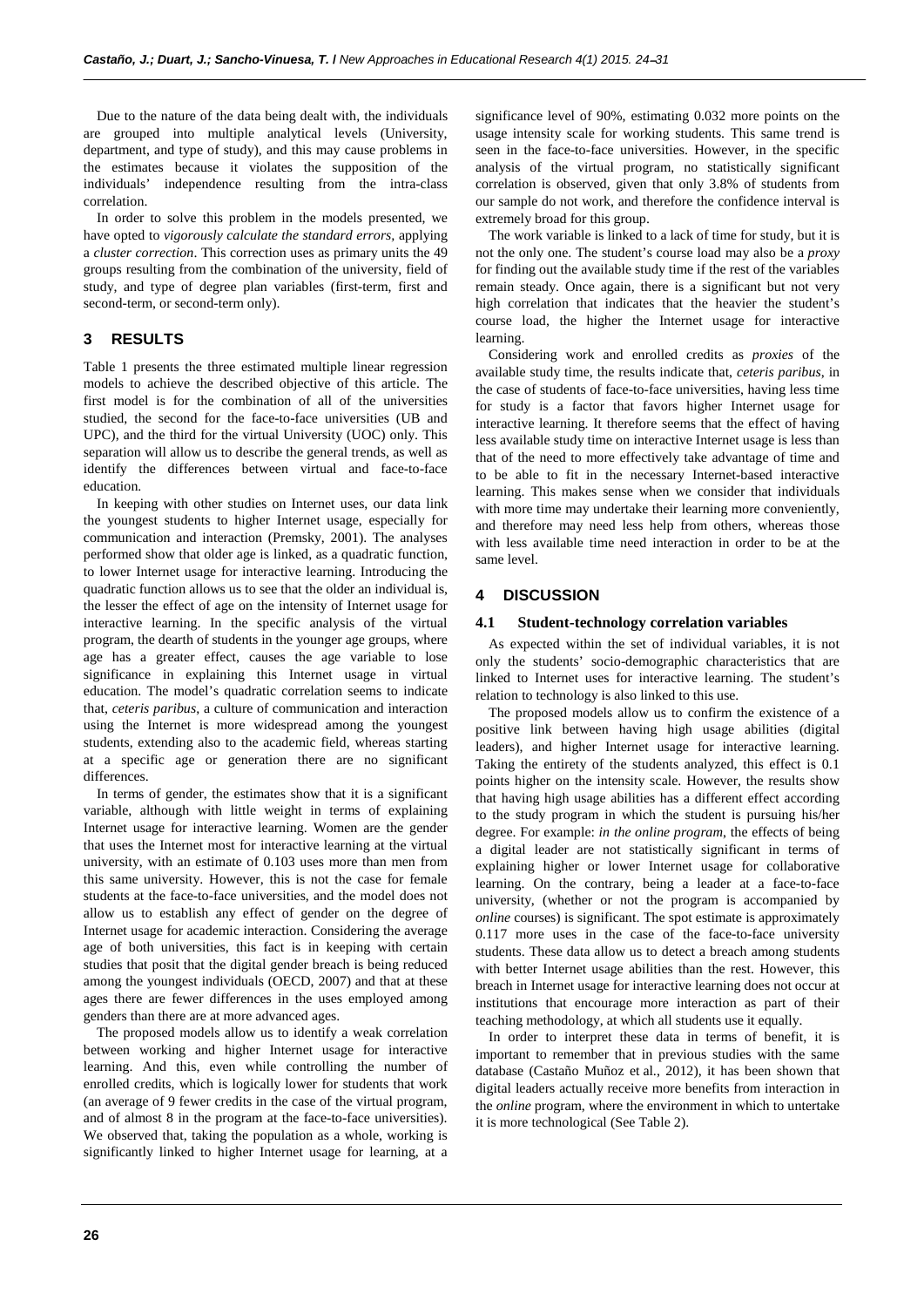**Table 1.** Determinants of Internet Use for interactive learning (listed by program)

|                                             | All                  | <b>Face-to-Face</b>   | Virtual              |
|---------------------------------------------|----------------------|-----------------------|----------------------|
| Virtual program                             | 1.072***             |                       |                      |
|                                             | (0.08)               |                       |                      |
| Age                                         | $-0.045***$          | $-0.047***$           | $-0.010$             |
|                                             | (0.01)               | (0.01)                | (0.02)               |
| Age2                                        | $0.001***$           | $0.001***$            | 0.000                |
|                                             | (0.00)               | (0.00)                | (0.00)               |
| Work                                        | $0.032*$             | $0.036**$             | 0.044                |
|                                             | (0.02)               | (0.02)                | (0.05)               |
| Gender                                      | $0.050*$             | 0.033                 | $0.103***$           |
|                                             | (0.03)               | (0.04)                | (0.02)               |
| Online course experience                    | $0.428***$           | $0.426***$            |                      |
|                                             | (0.02)               | (0.02)                |                      |
| Bachelor's or Engineer's degree(4 years)    | $-0.319***$          | $-0.346***$           | $-0.275***$          |
|                                             | (0.06)               | (0.08)                | (0.04)               |
| Diploma (3 years)                           | $-0.070$             | $-0.067$              | $-0.108***$          |
|                                             | (0.06)               | (0.08)                | (0.03)               |
| Psychology and education                    | $0.349**$            | 0.211                 | $0.510***$           |
|                                             | (0.14)               | (0.14)                | (0.05)               |
| Other Engineering                           | $-0.221**$           | $-0.336***$           |                      |
|                                             | (0.10)               |                       |                      |
| Humanities                                  | $-0.354***$          | (0.06)<br>$-0.517***$ |                      |
|                                             | (0.11)               |                       | $-0.061$             |
|                                             |                      | (0.08)                | (0.05)               |
| Documentation and information               | $-0.148$             | $-0.150$              | $-0.156***$          |
|                                             | (0.11)               | (0.11)                | (0.03)               |
| Economy and company                         | $-0.411***$          | $-0.550***$           | $-0.201***$          |
|                                             | (0.10)               | (0.09)                | (0.02)               |
| Law and Political Sciences                  | $-0.307***$          | $-0.342***$           | $-0.293***$          |
|                                             | (0.10)               | (0.07)                | (0.05)               |
| Health sciences                             | $-0.142$             | $-0.226***$           |                      |
|                                             | (0.11)               | (0.08)                |                      |
| Exact and natural sciences                  | $-0.338***$          | $-0.424***$           |                      |
|                                             | (0.09)               | (0.06)                |                      |
| <b>Other Social Sciences</b>                | $-0.134$             | $-0.223***$           |                      |
|                                             | (0.08)               | (0.06)                |                      |
| Currently enrolled credits in the course    | $0.002**$            | $0.002*$              | $0.003**$            |
|                                             | (0.00)               | (0.00)                | (0.00)               |
| Accumulated credits earned (without course) | $0.001***$           | $0.001**$             | $0.001*$             |
|                                             | (0.00)<br>$0.100***$ | (0.00)                | (0.00)               |
| Digital leader                              |                      | $0.117***$            | 0.041                |
|                                             | (0.02)<br>$0.040***$ | (0.02)<br>$0.042***$  | (0.03)<br>$0.024**$  |
| Downloads                                   |                      |                       |                      |
|                                             | (0.01)<br>$0.061***$ | (0.01)<br>$0.052***$  | (0.01)<br>$0.080***$ |
| Relations                                   |                      |                       |                      |
| Web 2.0                                     | (0.01)<br>$0.086***$ | (0.01)<br>$0.094***$  | (0.02)<br>$0.062***$ |
|                                             | (0.01)               | (0.01)                | (0.01)               |
| Basic uses                                  | $0.090***$           | $0.113***$            | $0.045***$           |
|                                             |                      |                       |                      |
| Commerce                                    | (0.01)<br>$0.039***$ | (0.02)<br>$0.053***$  | (0.01)<br>0.000      |
|                                             |                      |                       |                      |
|                                             | (0.01)               | (0.01)<br>$0.139***$  | (0.01)               |
| Work                                        | $0.112***$           |                       | $0.045***$           |
|                                             | (0.01)<br>$0.237***$ | (0.01)<br>$0.191***$  | (0.01)               |
| Internet search for academic information    |                      |                       | $0.351***$           |
|                                             | (0.02)               | (0.01)<br>2.260***    | (0.02)<br>1.780***   |
| Constant                                    | 1.915***             |                       |                      |
| R <sub>2</sub>                              | (0.22)               | (0.16)                | (0.34)               |
|                                             | 0.305<br>0.304       | 0.245<br>0.242        | 0.195                |
| Adjusted R2<br>N                            | 17.087               | 8.046                 | 0.193<br>9.041       |
|                                             |                      |                       |                      |

Source: In-house report

\*\*\*significant at 99% \*\*significant at 95% \*significant at 90%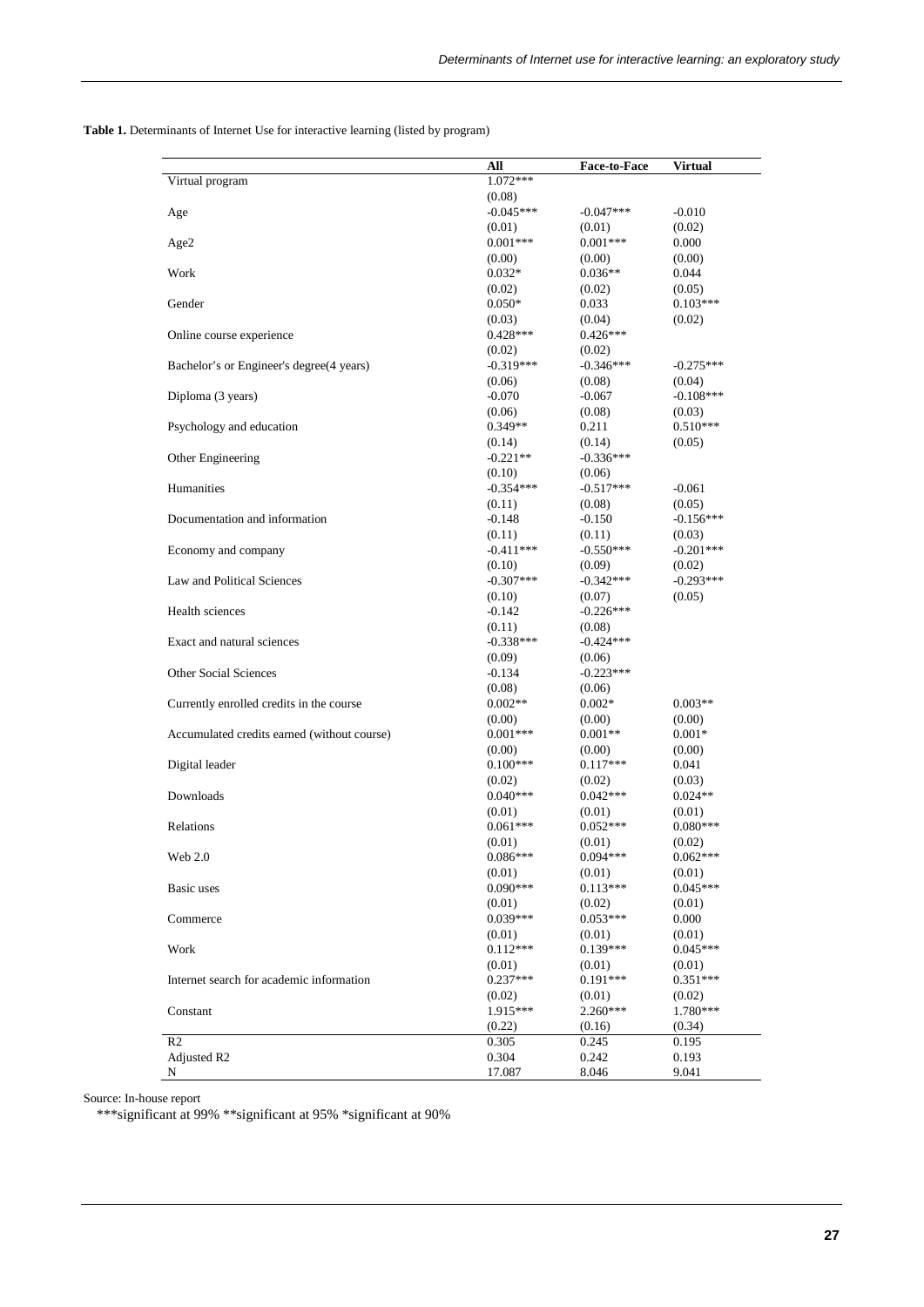**Table 2.** Benefit-Use comparison according to students' Internet abilities

|                             | <b>Added benefit</b> | Extra use |
|-----------------------------|----------------------|-----------|
| <b>Face-to-Face program</b> | NO                   | YES       |
| Virtual program             | YES                  | NO        |
|                             |                      |           |

Source: In-house report

Therefore, we cannot declare that the extra benefit of the *digital leaders* is an incentive for higher usage, since the benefitbased usage hypothesis is not confirmed, but rather the dynamic is the following:

- In the face-to-face program, where interaction is less encouraged and less integrated into the evaluation, and where less sophisticated tools are therefore used, the digital leaders use the Internet more for interaction. In this manner they break with the limitations and restrictions imposed by the teaching-learning system. However, the system does not especially acknowledge more sophisticated use in the form of academic performance benefits. The system only values the elements it includes, which are the most basic elements. We see therefore that higher use is separate from benefit.
- In the virtual model, where interaction is strongly integrated in the teaching-learning processes and more sophisticated tools are used, the digital leaders have the same intensity of interactive practices. This is so because in a certain way the teaching-learning system requires all students to employ a high number of uses. However, the digital leaders in this environment of highly integrated technology for integration are capable of achieving added benefit with the same number of uses as the rest. That is, digital leaders do not benefit more from the intensity of Internet usage for interactive learning, but they do benefit from the higher level of sophistication they can achieve, which is acknowledged in virtual universities.

Now in terms of what is considered the latest and most important dimension of the digital breach: the differing uses of the Internet (Van Dijk & Hacker, 2003; van Dijk, 2005), and assuming that extracurricular Internet uses begin before entering into the university (the average beginning age of the face-to-face university students from our analysis is between 16 and 17 years old), and that people tend to adopt technology to reproduce what they were already doing previously in other environments (DiMaggio et al., 2004), it may be argued that the habits acquired in the usage trajectory prior to university are important factors in determining the level and purpose of Internet usage in education.

This assumption appears to be confirmed in the analysis of the correlation between the differing uses of individuals, and Internet usage for interactive learning. Our data demonstrate that higher Internet usage outside of the classroom is linked to higher Internet usage for interactive learning, since when the population is taken as a whole, all of the uses studied are significant in terms of explaining said link, and they are interrelated positively. The only exception is use for e-commerce in the case of the virtual program students.

Despite this positive and almost total correlation between the uses outside of the formal teaching-learning process and Internet usage for interactive learning, there are some differences in regard to the degree of association. Two groups were formed according to the degree of influence on Internet-based

interaction. The criteria for this formation consisted of placing all uses whose influence is not statistically significant in the group most linked to Internet usage, with the other group representing usage with a higher spot estimate.

In both programs, Internet uses for *work*, the *most basic uses*  (information search and email), and the use of *web 2.0* make up the group of uses most linked to higher Internet usage for interactive learning. The first of this group is characterized by its formal component, people whose Internet usage style is less focused on leisure and who use the Internet for work. They use interactive Internet possibly because they are already accustomed to doing so at work and it is an extension of interactive Internet usage for their duties, whether occupational or academic. The second use includes email usage among the basic uses, and this widely used tool is without a doubt one of the main ones in terms of communicating with classmates and professors. Finally, *web 2.0* is the use most linked to interactive learning, and while in 2005 it was a minor use and social networks had not yet become widely available, doing things such as blogging, posting information to share, and receiving information via RSS fits the profile of an interactive student that shares the philosophy of web 2.0 and online and interactive learning.

Likewise, in both programs, Internet uses for *e-commerce* and for *downloading information* are not very linked to Internet usage for interactive learning. This is explained by the fact that the these two uses have a chiefly leisure component and do not involve any type of interaction.

On the other hand, the only variable that does not coincide in both programs is the one involving the uses most associated with the use being studied: the use of the internet for *relations*, which has a communicative component linked to interaction, but also a strong leisure component. In this sense, it is surprising to see that this use belongs to the group of most associated uses in the case of virtual program students, which is the group with the higher spot estimate, and to the group of least associated uses in the case of face-to-face universities. This phenomenon may be explained by the degree to which the communications are leisure-oriented. Given that this use involves using the Internet to chat, use instant messaging services, and meet and/or date people, it makes sense to think that interaction using these media is more leisure-oriented in a younger student type such as that of the face-to-face university, and less leisure-oriented in a more adult student type such as that of the virtual university. Table 3 summarizes the correlations between extracurricular uses and Internet-based interactive learning.

**Table 3.** Relation of extracurricular groups to interactive Internet use in education

|                                | <b>Face-to-Face</b><br>program | Virtual pro-<br>gram |
|--------------------------------|--------------------------------|----------------------|
| Uses most related to interac-  | Work                           | <b>Relations</b>     |
| tive learning                  | Basic uses                     | Web 2.0              |
|                                | Web $2.0$                      | Work                 |
|                                |                                | Basic uses           |
| Uses least related to interac- | Commerce                       | Downloads            |
| tive learning                  | <b>Relations</b>               | Commerce             |
|                                | Downloads                      |                      |

Source: In-house report

Therefore, we can confirm that using the Internet for certain uses outside of the classroom has positive effects on Internet usage for interactive learning [*sic*]. This result displays the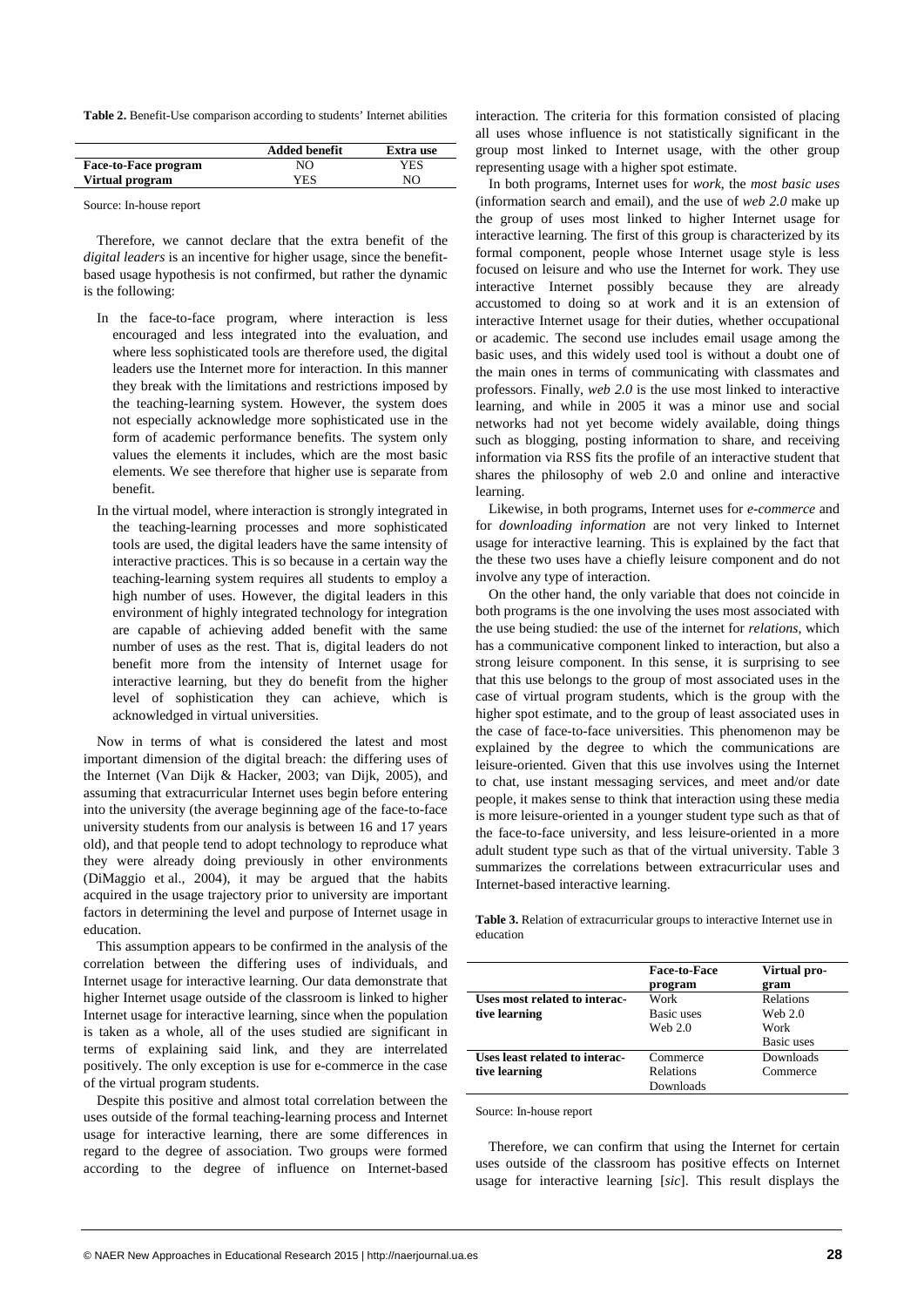importance of informal digital skills, and shows that some Internet uses outside of the classroom may indirectly have positive effects on academic performance.

*4.2 Institutional variables* 

It is clear that studying in one educational program or another is the most important variable in terms of explaining interactive Internet usage for academic purposes. We clearly observe how studying in a 100% *online* program is the most determinant factor in terms of having a higher number of interactive Internet uses, with the students in this program having approximately one use more than those in the face-to-face program. This makes sense, since the students in this program have only the Internet for their interactive teaching-learning process. On the other hand, we see that within the face-to-face universities, having some type of experience in courses that use the Internet as an aid to the teaching-learning process is a key determinant in terms of calculating the intensity of interactive Internet usage upon continuing studies.

The analysis of the differences in Internet usage for interactive learning by fields of study shows some common traits and some differences when comparing the face-to-face and virtual universities. The data from this analysis must be interpreted as separate from the characteristics of the students, and from the degree to which their studies are career-oriented.

After performing the test for equality of the estimated betas, the fields of study can be put into 4 differing groups according to Internet usage for interactive learning. Each group has Internet usage that is uniform among itself and different than the rest at a 95% confidence interval. In order to interpret the groups, it is important to point out that they are formed according to the uses of the other departments of the same program.

Table 4 shows a summary of the 4 groups separated by study program.

**Table 4.** Groups according to interactive Internet usage for education

|                 | <b>Face-to-Face</b>                                                            | <b>Virtual</b>                           |
|-----------------|--------------------------------------------------------------------------------|------------------------------------------|
| High            | Psychology and educa-<br>tional sciences<br>Computer Engineering               | Psychology and educa-<br>tional sciences |
| Medium-<br>High | Documentation and infor-<br>mation<br>Other social sciences<br>Health sciences | Computer Engineering<br>Humanities       |
| Medium-         | Other engineering                                                              | Documentation and                        |
| Low             | Law and political sciences                                                     | information                              |
|                 |                                                                                | Economy and company                      |
| Low             | Exact and natural sciences<br><b>Humanities</b><br>Economy and company         | Law and political sci-<br>ences          |

Source: In-house report

When we compare the above groups with the benefit groups from previous analyses from the same database, we can see that there is a certain connection. In both programs, the first two usage groups almost perfectly match the high-benefit group, and the last two match the low-benefit group.

In order to confirm it more analytically, the same linear regression was carried out, but substituting the 10 fields of study for 2 benefit groups. The results (Table 5) indicate that benefit is clearly linked to use. In this sense, for degree plans considered high-benefit, it is estimated at a 99% significance level that there will be 0.3 more uses than those considered low-benefit, and

0.43 more uses in the virtual program, a higher result due to the atypical use of the *Psychology and educational sciences* department at this university. Therefore, we see that in the case of departments, as hypothesized, benefit and recognition of Internet-based interaction by the educational environment is a determinant in whether or not the students employ this Internet use.

#### **Table 5.** Differences in use by groups

| <b>Benefit group</b> |              | <b>Estimated coefficients (standard)</b> |  |
|----------------------|--------------|------------------------------------------|--|
|                      | error)       |                                          |  |
|                      | Face-to-Face | Virtual                                  |  |
| High-benefit         | $+0.291***$  | $+0.432***$                              |  |
|                      | (0.10)       | (0.09)                                   |  |

Source: In-house report

Note: Reference: low-benefit group

\*\*\* significant at 99%

However, there is an exception to this connection worth mentioning. The case of *Humanities* degree plans in the virtual university. This department, despite being in the low-benefit group, is among the leaders in use. This indicates a very interesting result: In the case of degree plans with low returns on the job market (Carnoy, Jarillo, Castaño-Muñoz, Duart-Montoliu, & Sancho-Vinuesa, 2012), where students are not as preoccupied with completing their studies quickly in order to obtain benefits on the job market, benefit is not an important factor in determining use. In this sense, we see that use is higher whether or not the environment recognizes it. The explanation must be sought in another concept, and based on the student profile it seems as though that concept may be the motivation to learn.

The degree to which their studies are career-oriented is a significant variable in terms of explaining the benefit that the students obtain from Internet-based interaction (Castaño Muñoz et al., 2012), and following the proposed hypothesis, should also be significant in explaining Internet usage. Taking as a reference group the students that studied *first and second-term* (and therefore less career-oriented) degree plans, we see how at the face-to-face university, both second-term only and first-term only degree plans are estimated to increase interactive Internet usage in learning, with a significance level of 99%. Furthermore, in the case of the virtual university we also see that *second-term only* degree plans use more than *first-term only* plans. We therefore see that in less career-oriented, longer degree plans, where interaction has been shown to be less beneficial, students use the Internet to a lesser extent for interactive learning. This would seem to confirm the hypothesis of benefit as a determinant of use (See Table 6).

By comparing the usage levels of students with first-term degree plans and those with second-term only degree plans, between which no type of significant differences were observed in terms of their benefit as measured by academic performance, we confirm that in the case of the face-to-face university there are no differences in terms of the intensity of its students' interactive practices. However, in the virtual university we do see some differences in favor of "second-term only" degree plans, with a significance level of 99% and a spot estimate of 0.104 more uses. Based on the fact that *first-term* and *secondterm only* degree plans are both career-oriented degree plans and benefit equally from interaction, the explanation for the fact that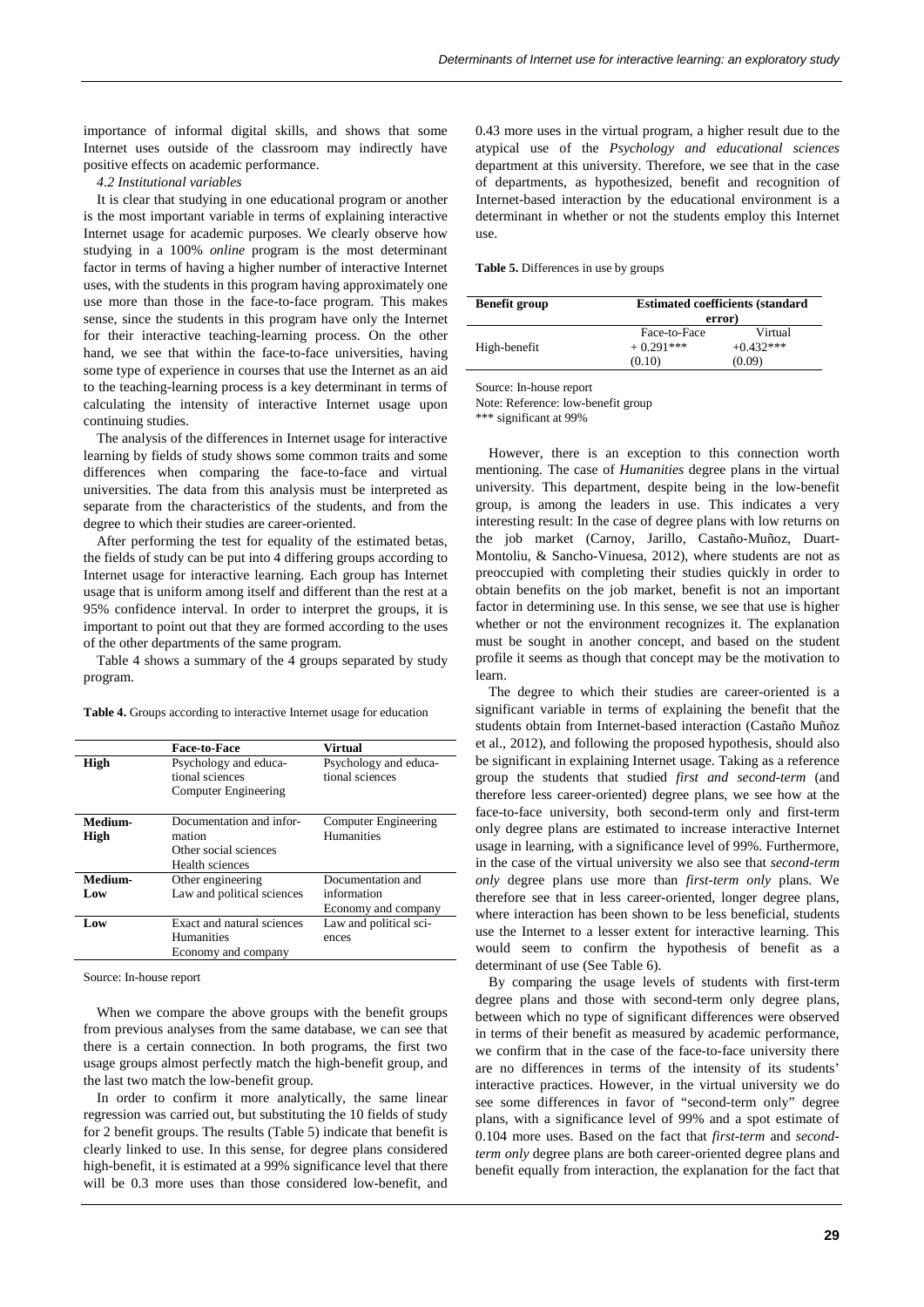there are no differences between these degree plans at the faceto-face university, but there are in the virtual university, must be sought in the type of students from each university.

**Table 6.** Differences in use according to how career-oriented and how long the degree plan

| Type of degree plan | <b>Estimated coefficients</b> |                |  |
|---------------------|-------------------------------|----------------|--|
|                     | (standard error)              |                |  |
|                     | Face-to-Face                  | Virtual        |  |
| First-term          | $0.277***$                    | Not comparable |  |
|                     | (0.06)                        |                |  |
| Second-term         | $0.338***$                    | $0.275***$     |  |
|                     | (0.08)                        | (0.04)         |  |

Source: In-house report

Note: Reference: "first and second-term" degree plans

\*\*\* significant at 99%

In the case of the virtual program, second-term students have an individual profile that, despite having completed a degree plan and being of a certain age (34 years on average), and therefore having had less time to collect on his/her investment in education, opts to study a specialized subject. Therefore, it is probably a profile more motivated by non-monetary benefits such as personal satisfaction, or for the sake of specializing in something and recycling knowledge that allows him/her to maintain good working status.

In the case of face-to-face universities, however, there is less difference between the *second-term only* student profile and that of a *first-term only* degree plan student. *Second-term only* students are more likely to look for incentives on the job market, given that they are relatively young students compared to the virtual program students (27 years on average; median 25, mode 24), and are therefore at a point where studying more is very economically profitable, given the possibility of acquiring experience on the job market, and they have more years before they collect the benefits of their investment in education (Mincer, 1974).

Based on the above, the fact that there is only a difference between *first-term only* and *second-term only* degree plans in the virtual program appears to confirm that (following the same dynamic seen in the case of *humanities* in the virtual program) students motivated more by personal growth and less driven by the need to invest in their education in order to obtain economic benefit in the future, are students that interact most with their professors and classmates. This is very likely due to the fact that in part they receive the benefits of personal satisfaction from learning and participating in the teaching-learning process for its own sake (Kerka, 1988), and they see it less as an obligation to position themselves economically or pass the courses. For these students, the benefits lie more in the knowledge acquired and in enjoying the path leading to this knowledge (teaching-learning process), than in the application of that knowledge on the job market.

## **5 CONCLUSIONS**

The analyses presented allow us to establish a series of exploratory correlations to gain more in-depth knowledge of the determinants of Internet use for interactive learning.

First of all, it must be said that, generally speaking, we have seen how the level of added benefit that certain students obtain (digital leaders in the virtual program, students on short, careeroriented degree plans in the face-to-face program, and students

from specific departments) is linked to a higher intensity of use. Therefore, generally speaking, we may say that it fits the hypothesis that students to whom using the Internet for interaction is most useful are the ones that use it most. However, there are limitations:

The students most skilled in Internet usage use this technology for interactive learning regardless of whether or not the environment in which they study recognizes this interaction

In virtual education, digital leaders, in spite of benefitting most from interactive Internet in terms of academic performance, do not have a higher intensity of use. The explanation for this is that the possibility of benefitting more from high usage abilities is only offered in educational environments highly favorable to technology, where interaction among all students is encouraged as part of the established teaching-learning process. But it is just this encouragement of use among all students that results in the same intensity of use for all students regardless of their Internet usage abilities, although students with greater ability are capable of receiving more benefit from the same intensity, given that they employ more sophisticated uses and they know how to optimize them.

Motivation and use. In the virtual model, the students most motivated in learning make greater use of interactive Internet regardless of the benefit it offers them in terms of academic performance

There is higher Internet usage in career-oriented degree plans and in the departments that benefit most from using the Internet. However, there is evidence that in degree plans where the students study less for economic motivation and more for personal learning, there is higher Internet usage despite the fact that it is not especially valued in their field of study. This is reflected in the fact that the humanities students and the students in the  $2<sup>nd</sup>$ -term of the virtual program have higher Internet usage than the usage that would match the added benefit they obtain.

• Cultures of gender and age and use

In regards to the socio-demographic variables, the proposed model has indicated that among the youngest students there is a greater trend toward interactive Internet usage. This fact reflects a cultural change in Internet usage, where young people are increasingly adopting online interaction as part of their lives and extrapolating this dynamic to learning. On the other hand, older students do not have this culture of online interaction and are inclined to traditional and unidirectional learning. Furthermore, age plays a role in the gender breach: women use interactive Internet for learning more, but only at older ages. This difference is not observed among the youth. This result coincides with the international evidence that posits that in the younger generations the digital gender breach is decreasing, and therefore certain uses are converging (OECD, 2007).

• Interpretative flexibility of the Internet and usage. The continuum between extracurricular uses and the intensity of use for interactive learning.

The analyses also show that, in the university system studied, uses employed outside of the classroom are also linked to higher or lower Internet usage for education in general, and also for interaction. In this sense, we have seen how the majority of extracurricular uses are linked to an increase in interactive Internet usage, but especially those that have a formal opposite